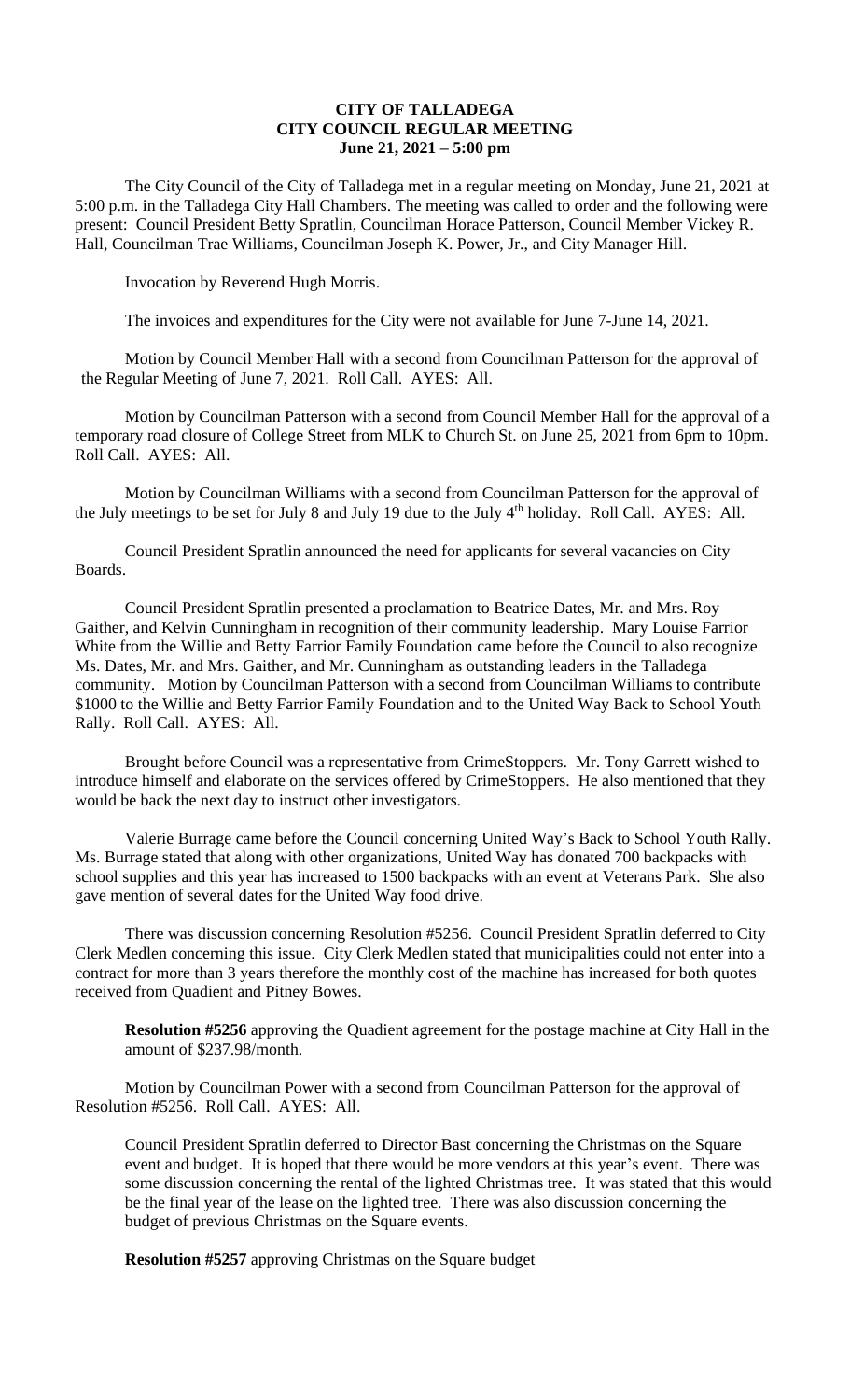Motion by Councilman Patterson with a second from Council President Spratlin for the approval of Resolution #5257. Roll Call. AYES: Council President Spratlin, Councilman Patterson, Council Member Hall, and Councilman Williams NAY: Councilman Power

**Resolution #5258** approving the hazardous pay for all City Departments except for Police Department and Fire Department using CARES funding

Motion by Councilman Patterson with a second from Councilman Williams for the approval of Resolution #5258. Roll Call. AYES: All.

**Resolution #5259** approving contract with First Net for cell phone service per the attached service rates

Motion by Councilman Patterson with a second from Council Member Hall for the approval of Resolution #5259. Roll Call. AYES: All.

Motion by Councilman Patterson with a second by Councilman Williams to approve invoices and expenditures for the Water Department. Roll Call. AYES: All.

| Water Department Expenditures for 6/7/2021 to 6/14/2021 |              | \$167,293.75 |
|---------------------------------------------------------|--------------|--------------|
| Water/Sewer Fund                                        | 167, 293. 75 |              |

Councilman Williams commented that he had requested updates in the monthly reports concerning trash complaints and wished to thank Director Fuller for including them and requested that it be continued with.

Councilman Power commented that the sales tax revenue had increased over the prior year again and inquired from Finance Director Sweat where the budget stood whether it was above or below and where the highlights of the budget were and what could be improved upon.

City Manager Hill wished everyone a happy belated Father's Day and thanked the Council for approving the Christmas on the Square budget and relayed his commitment to raising \$93,000 to cover the cost of the event. He also wished to thank the Council for approving the Hazard pay for all City departments. He next expressed his appreciation to CrimeStoppers. Also stated was that he had had a meeting with Lathem Group two weeks ago concerning economic development and also informed the Council he had attended a meeting concerning the airport and wished to introduce Mr. McGhee.

Mr. McGhee wished to introduce his company, H2, which is an app for interceding traffic. He also mentioned that the company was headquartered at the Talladega Municipal Airport and would be hiring 150 employees over the next 6 months. Also mentioned was a program for high school students interested in an aviation career.

City Manager Hill informed the Council that had the opportunity to travel to Huntsville and was able to convince a winery to look into a possible location for its next facility. Also mentioned was a meeting with District Attorney Giddens to discuss a united front with CrimeStoppers. He also stated that he had met with Dr. Patterson and Congressman Rogers' office to discuss the American Rescue Plan act along with two other acts available. Other activities mentioned was a meeting with CMP to discuss attracting visitors to the City and a possible hotel construction. He also mentioned an economic development team would be coming to the City and that he had begun meetings with various City employees to discuss topics important to them and for inquiries.

Council Member Hall wished to remind citizens from Ward 2 to attend the Town Hall meeting concerning the blight removal grant.

Councilman Patterson inquired about strengthening litter laws. City Manager Hill commented that he had plans to peruse the City with Community Appearance, Public Works, and Code Enforcement on Wednesday and would have an update available thereafter. Councilman Patterson also asked about the limit of sick days an employee could utilize and if there was a procedure in place that require the use of FMLA. City Manager Hill commented that the City's policy does not speak of a policy but the City is currently looking into putting something in place.